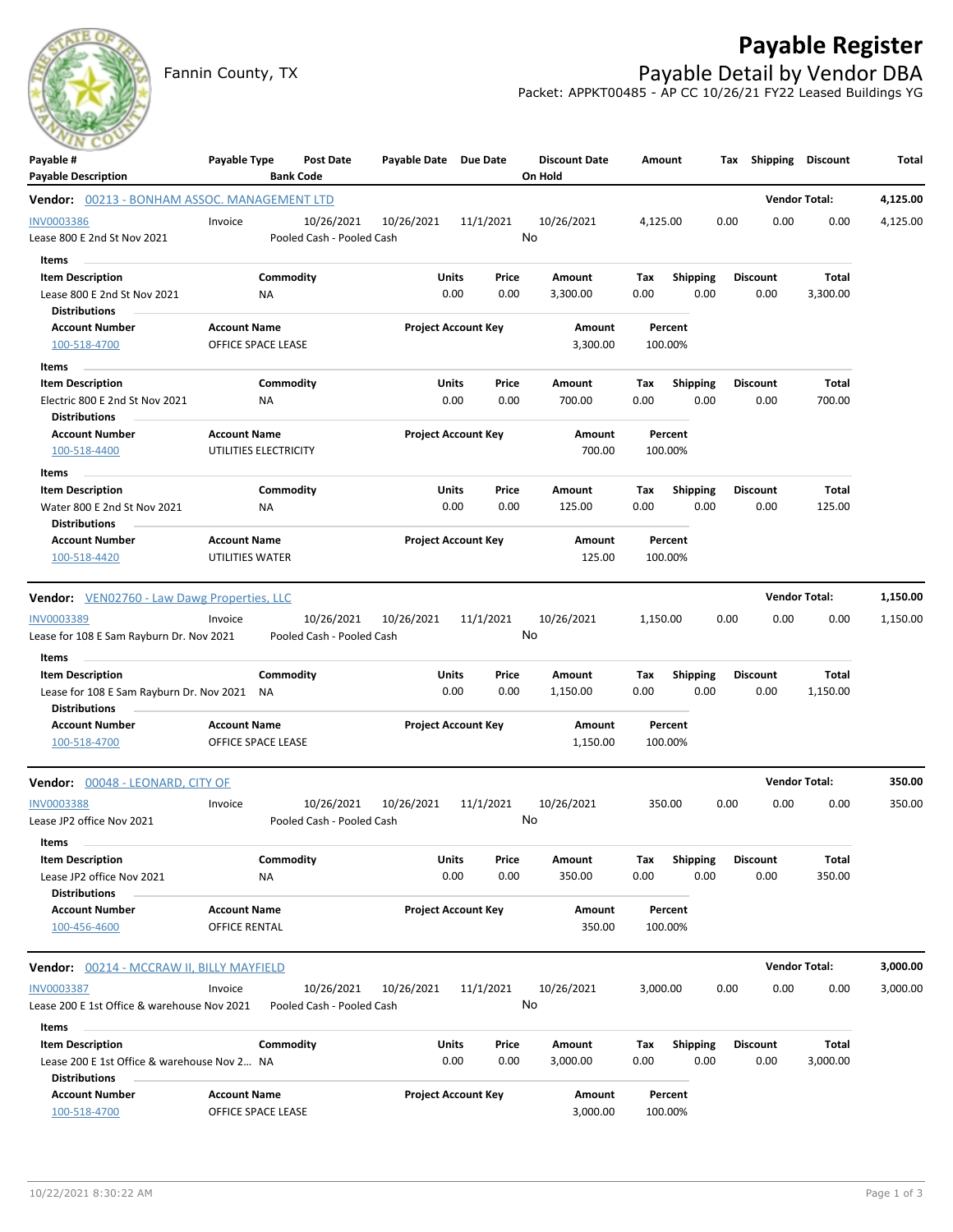## Payable Summary

| Type    | Count               | Gross    | Tax  | Shipping | <b>Discount</b> | Total    | <b>Manual Payment</b> | <b>Balance</b> |
|---------|---------------------|----------|------|----------|-----------------|----------|-----------------------|----------------|
| Invoice |                     | 8.625.00 | 0.00 | 0.00     | 0.00            | 8.625.00 | 0.00                  | 8,625.00       |
|         | <b>Grand Total:</b> | 8,625.00 | 0.00 | 0.00     | 0.00            | 8,625.00 | 0.00                  | 8.625.00       |